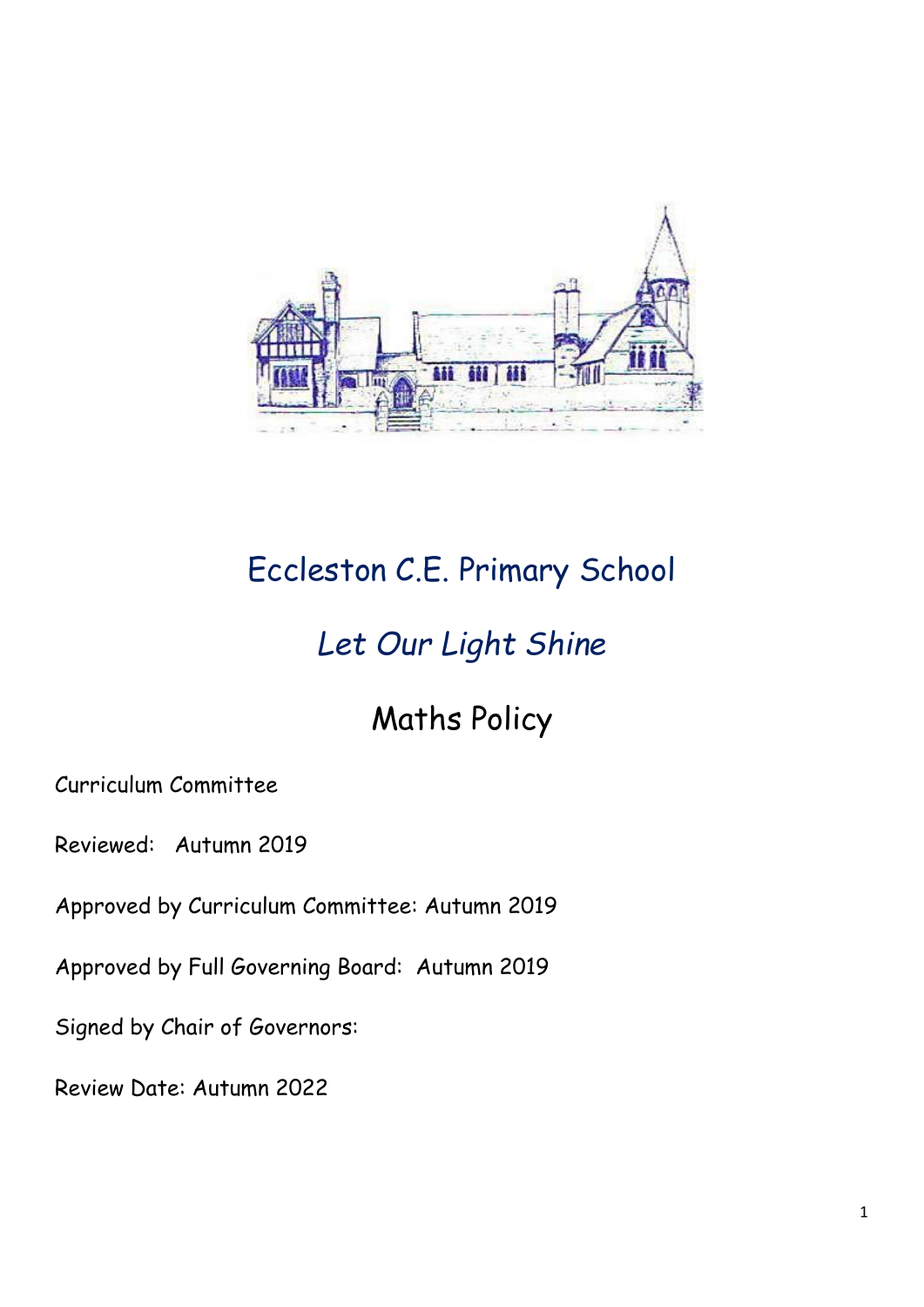## **Eccleston CE Primary School Mathematics Policy**

## **Introduction**

Mathematics teaches us how to make sense of the world around us through the development of the ability t calculate, communicate, reason, apply knowledge and problem solve. It enables children to understand and appreciate relationships and patterns in both number and space in their everyday lives. Therefore a high-quality and ambitious maths education will provide our children with a foundation for understanding the world, equipping them with the ability to reason mathematically and a sense of enjoyment and curiosity about the subject.

## **Intent**

At Eccleston Primary School we intend to support the children's learning by:

- Using National Curriculum objectives to develop fluency in maths and so develop children's knowledge, skills and understanding in mathematics.
- Develop a positive attitude towards mathematics by making learning enjoyable and interesting.
- Encouraging them to work independently or cooperatively with a partner, small group or as a class.
- Help them to become aware of the importance and uses of mathematics in everyday life.
- Allowing them to practise what they know to deepen their understanding.
- Planning opportunities for them to apply mathematical knowledge to work in other curriculum areas.

All children at Eccleston have access to a challenging, broad and balanced mathematics curriculum regardless of gender, race, cultural or social background, special educational needs or being more able learners. At Eccleston we achieve this through the provision of suitable quality learning opportunities for each individual child, usually within their year group.

## **Implementation**

At Eccleston we use a variety of teaching and learning styles in mathematics lessons, which are adapted to meet the needs of all pupils. Each child will have at least four hours of mathematics per week, taught both discretely and through cross-curricular links with other subjects appropriate to class topics. Teaching styles include:

• Using quality resources, such as; NRich, White Rose, Maths No Problem, NCETM materials.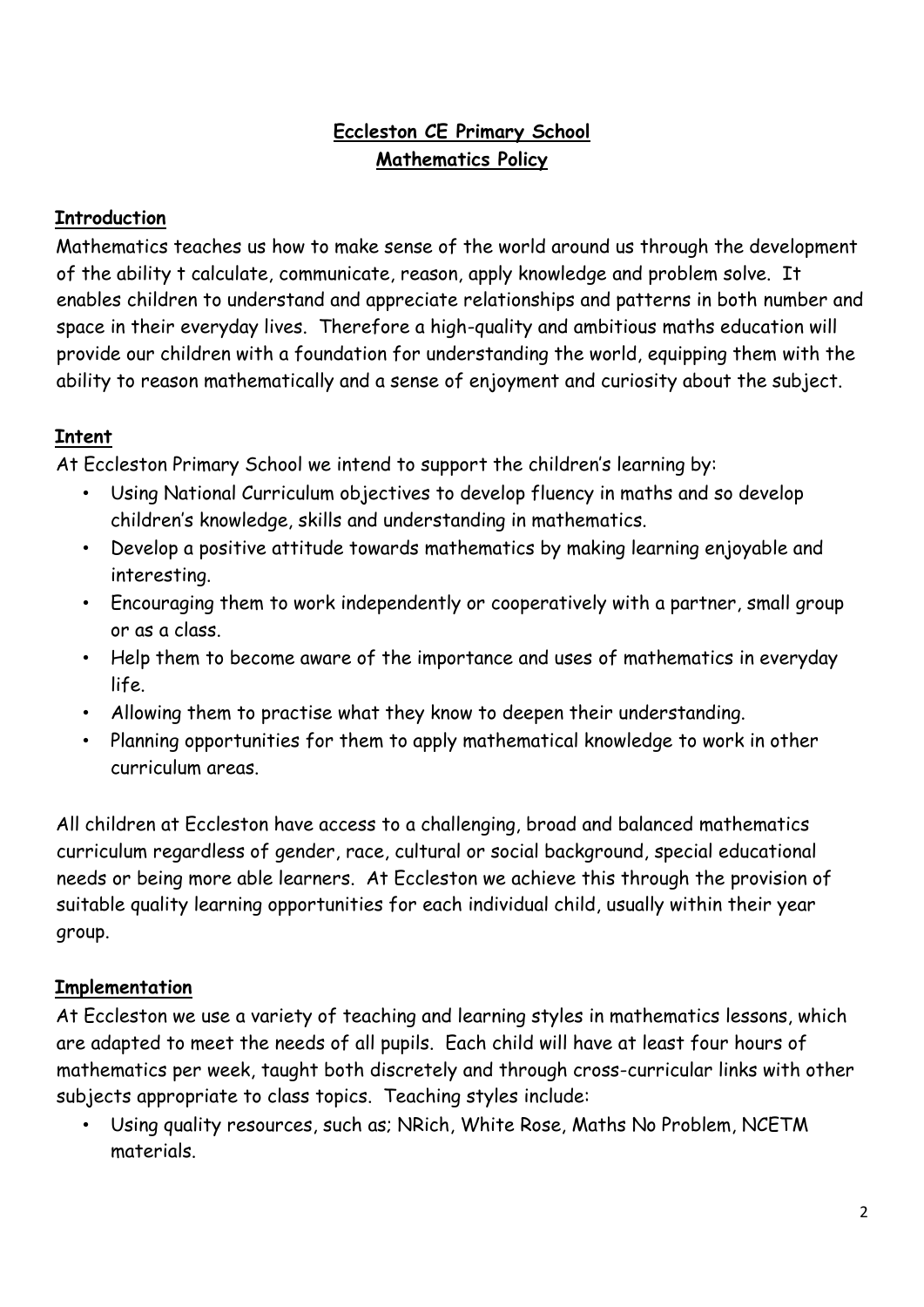- Incorporating concrete, pictorial and abstract resources and methods to embed learning in maths.
- Varied and frequent practice of increasingly complex problems and investigations.
- Promoting confidence and competence in mathematical knowledge, language, concepts and skills.
- Mathematical discussion as a whole class, group or pair.
- Children generally taught in their year group, with a multi-sensory approach to ensure the inclusion of all children and relevant support for children working below the expected level or key questions to promote higher order thinking skills for children working at a greater depth standard.

All of the children in Reception access the Early Learning Goals used as part of the Early Years Foundation Stage. In Key Stage 1 and 2, the children are taught using National Curriculum guidelines, with emphasis on Mastery. The programmes are set out year by year, in a sequenced and structured way. In Key Stage 1 the focus is to ensure that children develop confidence and mental fluency with whole numbers, counting and place value. In lower Key Stage 2 children should also begin to develop efficient written methods and perform calculations accurately with increasingly large numbers. The focus in upper Key Stage 2 includes ensuring that the children extend their understanding of the number system and develop connections between multiplication and division with fractions, decimals, percentages and ratio. Throughout the school, these skills are then used to problem solve and calculate answers for all areas of the mathematics curriculum. (Our Calculation Policy includes examples of the progression of the four operations).

## **Impact**

Our expectation is that the majority of children will move through the programmes of study at broadly the same pace. Most children will be working at the expected level for their year group, with some working at above the expected level; greater depth. Those children who are not sufficiently fluent with earlier objectives will consolidate their learning before moving on, using a range of resources and support strategies. Teaching staff will take the decision about when to progress based on each child's understanding and readiness.

Through careful planning and quality teaching, children will develop a positive attitude towards mathematics, allowing them to work through the process of enquiry and investigation by reasoning, thinking logically and recalling and applying their knowledge rapidly and accurately.

## **Planning for Mathematics**

Colleagues at Eccleston produce medium term plans which are then used to create weekly planning. Plans generally incorporate clear learning objectives, which are shared with the children, a starting problem, teaching and discussion time and group or individual tasks.